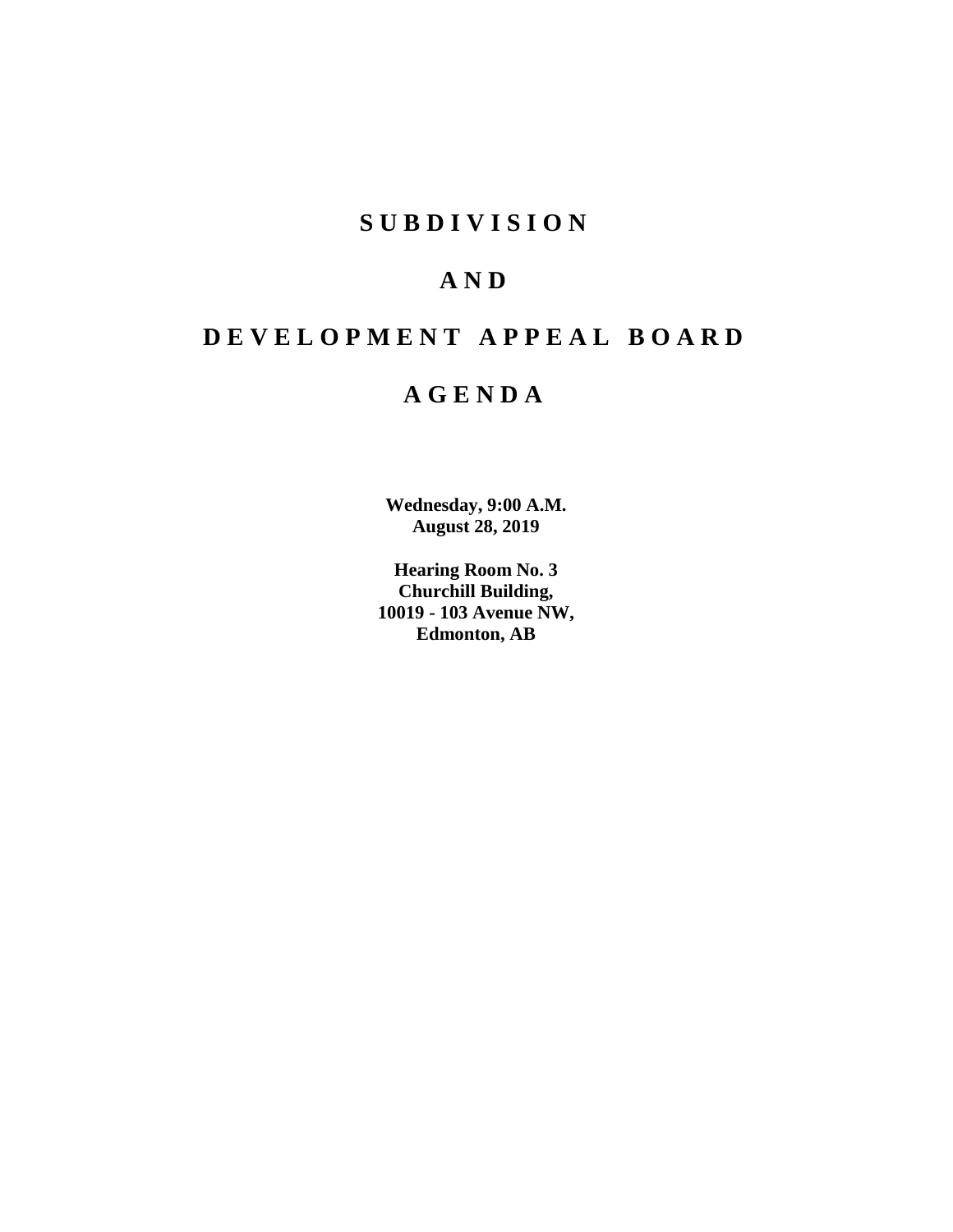# **SUBDIVISION AND DEVELOPMENT APPEAL BOARD HEARING ROOM NO. 3**

|              | 9:00 A.M.    | SDAB-D-19-132 |                                                                                                                                                                                                                                                          |
|--------------|--------------|---------------|----------------------------------------------------------------------------------------------------------------------------------------------------------------------------------------------------------------------------------------------------------|
|              |              |               | To operate a Major Home Based Business<br>(Massage Therapy) 4 visits per day by<br>appointment only with no overlapping<br>appointments. Hours of operation are from 9:00<br>AM to 9:00 PM Mondays, Thursdays, and<br>weekends. Expires on July 15, 2024 |
|              |              |               | 18122C - 77 Street NW<br>Project No.: 305039914-001                                                                                                                                                                                                      |
|              |              |               |                                                                                                                                                                                                                                                          |
| $\mathbf{I}$ | $10:30$ A.M. | SDAB-D-19-133 |                                                                                                                                                                                                                                                          |
|              |              |               | To convert a Single Detached House to a Child<br>Care Service with a maximum 40 children,<br>construct interior alterations, and demolish a<br><b>Detached Garage</b>                                                                                    |
|              |              |               | 15123 - 118 Street NW<br>Project No.: 315807526-001                                                                                                                                                                                                      |
|              | <b>NOTE:</b> |               | Unless otherwise stated, all references to "Section numbers" refer to                                                                                                                                                                                    |

*the authority under the Edmonton Zoning Bylaw 12800.*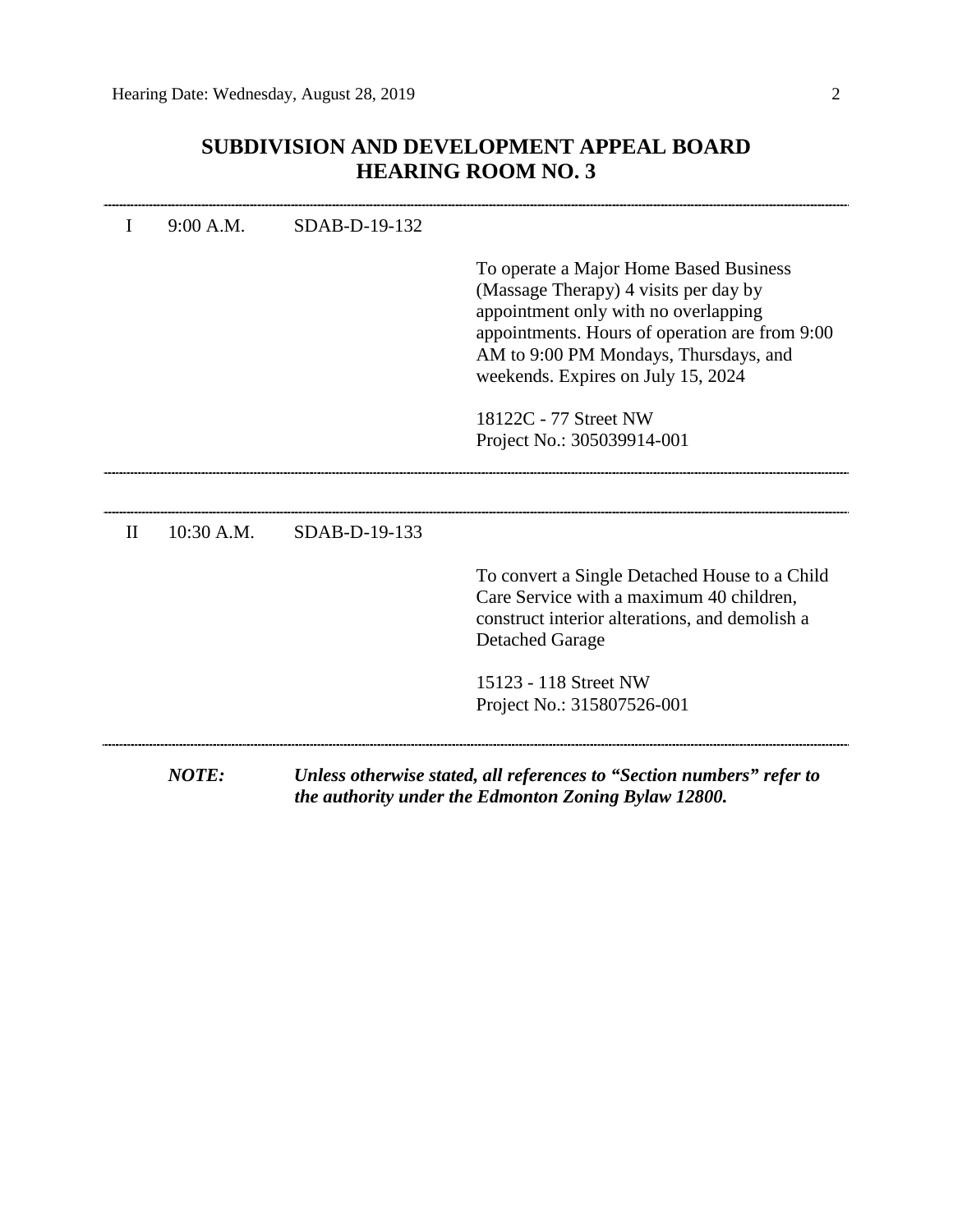#### **ITEM I: 9:00 A.M. FILE: SDAB-D-19-132**

# AN APPEAL FROM THE DECISION OF THE DEVELOPMENT OFFICER BY AN ADJACENT PROPERTY OWNER

### APPELLANT:

APPLICATION NO.: 305039914-001

APPLICATION TO: Operate a Major Home Based Business (Massage Therapy) 4 visits per day by appointment only with no overlapping appointments. Hours of operation are from 9:00 AM to 9:00 PM Mondays, Thursdays, and weekends. Expires on July 15, 2024

# DECISION OF THE DEVELOPMENT AUTHORITY: Approved with Conditions

DECISION DATE: July 15, 2019

DATE OF APPEAL: August 6, 2019

NOTIFICATION PERIOD: July 23, 2019 through Aug. 13, 2019

RESPONDENT:

MUNICIPAL DESCRIPTION OF SUBJECT PROPERTY: 18122C - 77 Street NW

OVERLAY: N/A

LEGAL DESCRIPTION: Condo Common Area (Plan 1623022)

ZONE: RA7-Low Rise Apartment Zone

STATUTORY PLAN: Crystallina Nera West Neighbourhood Structure Plan

Edmonton North Area Structure Plan

*Grounds for Appeal*

The Appellant provided the following reasons for appealing the decision of the Development Authority: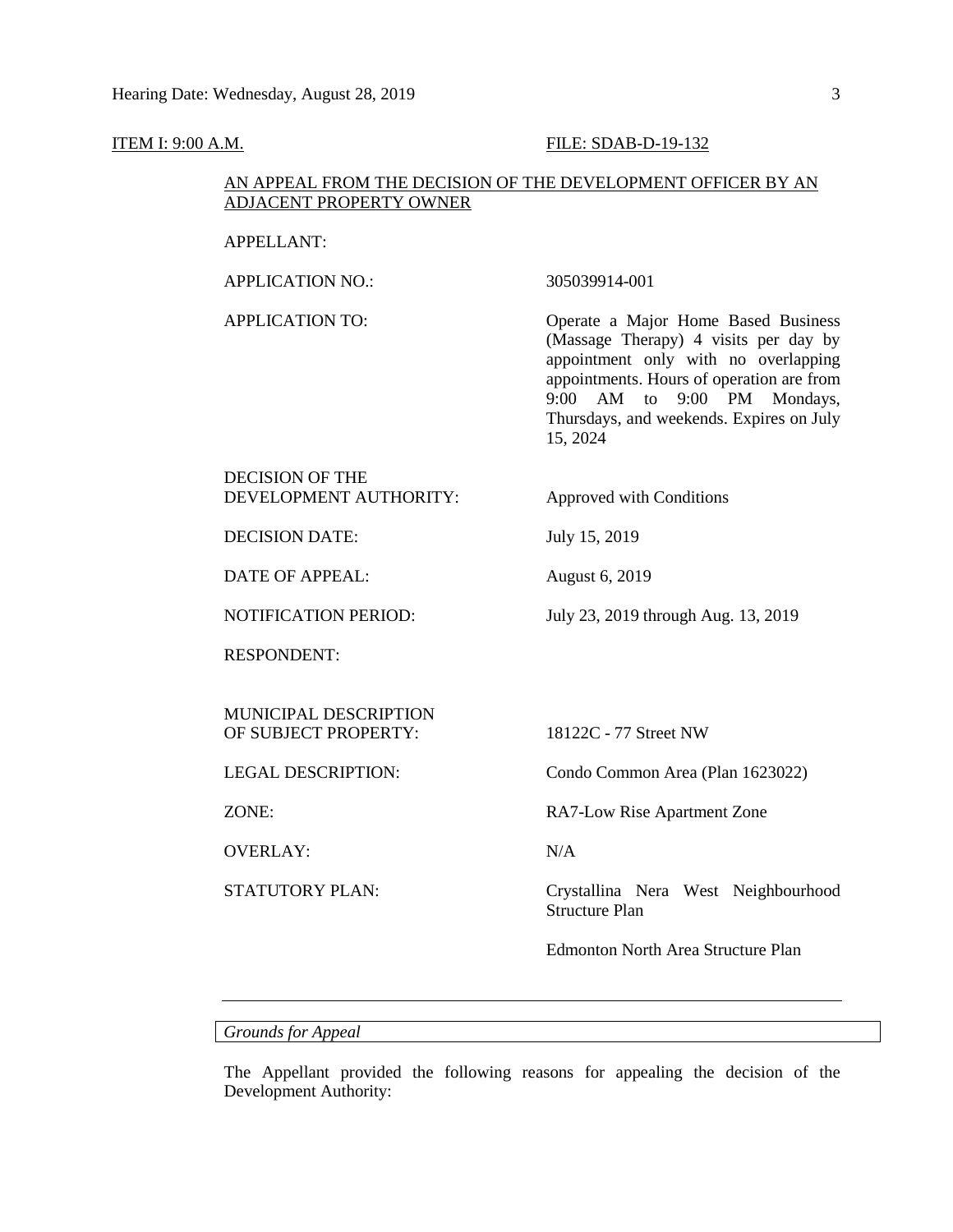My concerns include:

•This is a residential building. It is a building which houses families. The complex (Vita Estates I and Vita Estates II) is home to children, adults and seniors. It is not the place to run a business of any kind.

•Clients will have access to the whole building, and possibly underground parking, not just the 4th floor, risking the security of current and future tenants.

•Tenants use a fob to enter and exit the building, ensuring entry by tenants only into the building. Will Ms. Silva ensure that her clients, upon entering and exiting the building, don't wander around the whole building?

•Clients will need to walk through common areas – front entrance, elevator, stairwells, hallways. These areas are for current tenants and their guests, not clients looking for a massage. They are safe areas for tenants, and tenants may feel threatened when meeting massage clients in these areas.

•Was the Vita Estates condo board notified by the City of Edmonton of Ms. Silva's intentions to open a massage therapy business in Building II? I believe it did not. In fact, I notified the real estate management company of Ms. Silva's intentions after receiving your letter.

•By granting this permit, a precedent has been set. Will the City approve other businesses who wish to set up shop in the Vita Estates complex?

•This type of business will not attract tenants, nor will it increase the real estate value of the units currently owned in the buildings of Vita Estates I and II. As owner of my unit, I have absolutely no desire for a business venture being run out of the complex, let alone one offering massage therapy.

A quick look at the neighborhood shows at least 4 other sites offering this type of service. It would seem that there are sufficient opportunities in the area to meet client needs. Check out the link and the addresses of the people offering massage therapy services in the area. https://www.sunlife.ca/slf/ps/Lumino+health?category=PARA&specialty=M ASSO&location=Northeast%20Edmonton%2C%20Edmonton%2C%20AB% 2C%20Canada&vgnLocale=en\_CA

There are also numerous clinics, spas, body renovation centers, holistic centers, wellness centers, physiotherapy clinics, etc. in the area.

Let me reiterate – A major home-based business of any kind, and especially one offering massage therapy by Ms. Jessica Silva are not appropriate in this housing complex. She cannot ensure the safety of all the tenants. Her services are best offered elsewhere.

#### *General Matters*

### **Appeal Information:**

The *Municipal Government Act*, RSA 2000, c M-26 states the following: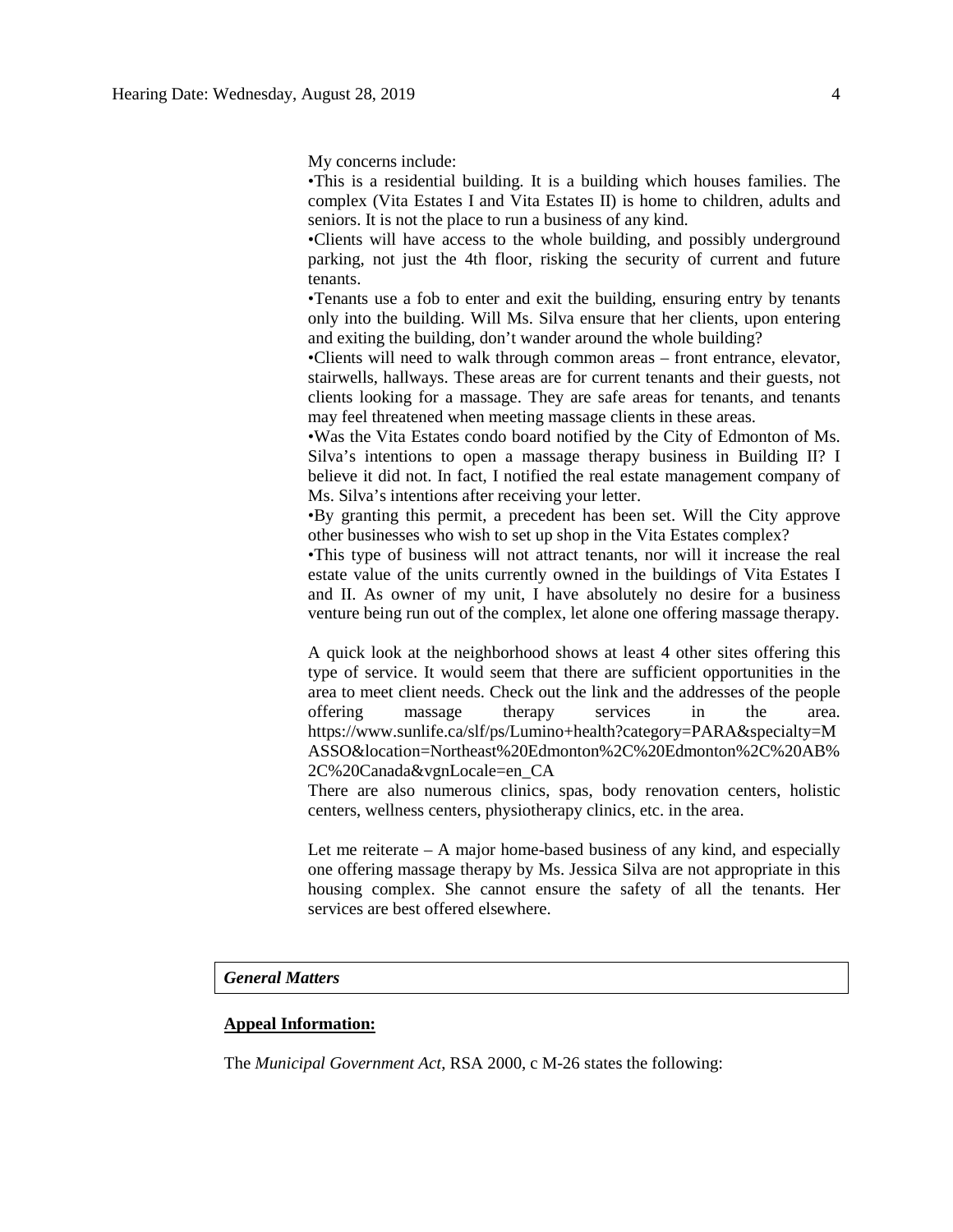# **Grounds for Appeal**

**685(1)** If a development authority

- (a) fails or refuses to issue a development permit to a person,
- (b) issues a development permit subject to conditions, or
- (c) issues an order under section 645,

the person applying for the permit or affected by the order under section 645 may appeal to the subdivision and development appeal board.

**(2)** In addition to an applicant under subsection (1), any person affected by an order, decision or development permit made or issued by a development authority may appeal to the subdivision and development appeal board.

### **Appeals**

**686(1)** A development appeal to a subdivision and development appeal board is commenced by filing a notice of the appeal, containing reasons, with the board,

- (a) in the case of an appeal made by a person referred to in section 685(1)
	- (i) with respect to an application for a development permit,
		- (A) within 21 days after the date on which the written decision is given under section 642, or
		- (B) if no decision is made with respect to the application within the 40-day period, or within any extension of that period under section 684, within 21 days after the date the period or extension expires,
		- or
	- (ii) with respect to an order under section 645, within 21 days after the date on which the order is made, or
- (b) in the case of an appeal made by a person referred to in section 685(2), within 21 days after the date on which the notice of the issuance of the permit was given in accordance with the land use bylaw.

#### **Hearing and Decision**

**687(3)** In determining an appeal, the subdivision and development appeal board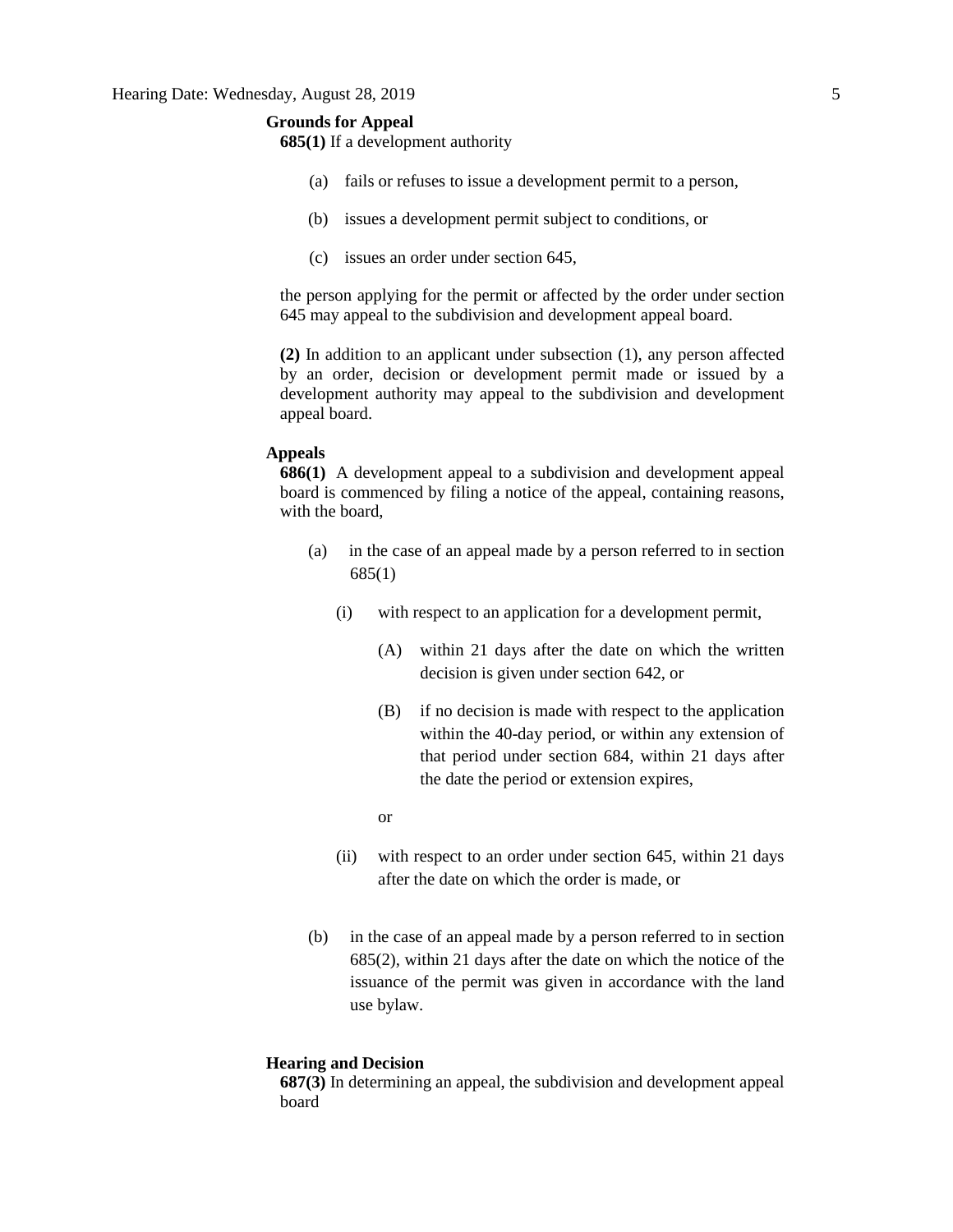…

- (a.1) must comply with the land use policies;
- (a.2) subject to section 638, must comply with any applicable statutory plans;
- (a.3) subject to clauses (a.4) and (d), must comply with any land use bylaw in effect;
- (a.4) must comply with the applicable requirements of the regulations under the Gaming, Liquor and Cannabis Act respecting the location of premises described in a cannabis licence and distances between those premises and other premises;
	- …
	- (c) may confirm, revoke or vary the order, decision or development permit or any condition attached to any of them or make or substitute an order, decision or permit of its own;
	- (d) may make an order or decision or issue or confirm the issue of a development permit even though the proposed development does not comply with the land use bylaw if, in its opinion,
		- (i) the proposed development would not
			- (A) unduly interfere with the amenities of the neighbourhood, or
			- (B) materially interfere with or affect the use, enjoyment or value of neighbouring parcels of land,

and

(ii) the proposed development conforms with the use prescribed for that land or building in the land use bylaw.

#### **General Provisions from the** *Edmonton Zoning Bylaw:*

Section 210.3(8) states a **Major Home Based Business** is a **Discretionary Use** in the **(RA7) Low Rise Apartment Zone**.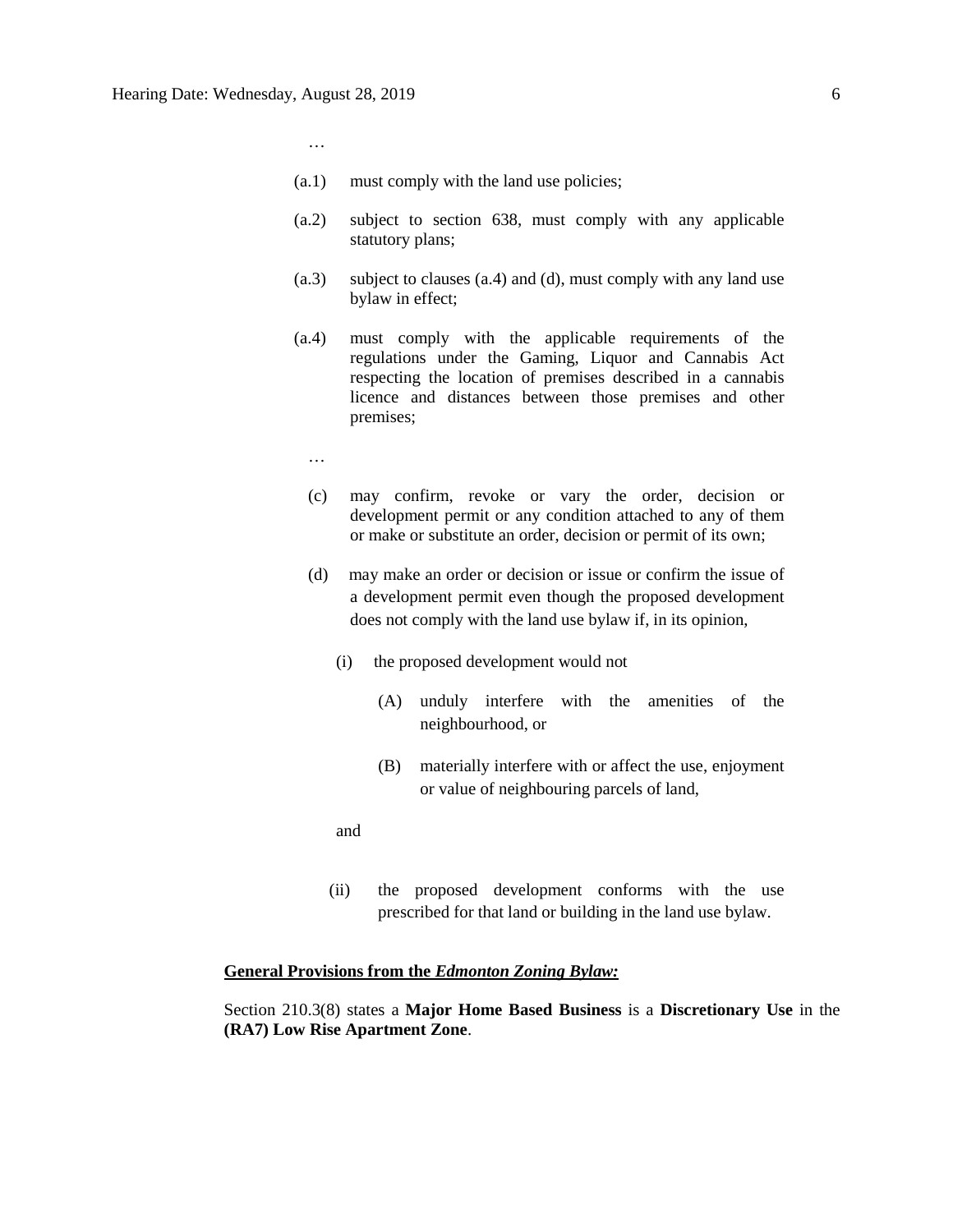### Under Section 7.3(7), **Major Home Based Business** means:

a development consisting of the Use of an approved Dwelling or Accessory building by a resident of that Dwelling for one or more businesses that may generate more than one business associated visit per day. The business Use must be secondary to the Residential Use of the building and shall not change the residential character of the Dwelling or Accessory building. The Dwelling may be used as a workplace by a nonresident. This Use includes Bed and Breakfast Operations but does not include General Retail Sales, Cannabis Retail Sales or Cannabis Production and Distribution.

Section 210.1, the **General Purpose** of the **(RA7) Low Rise Apartment Zone** is "to provide a Zone for Low Rise Apartments."

*Major Home Based Business regulations – Section 75 and Section 54.2, Schedule 1(A)(8)*

A [Major Home Based Business](javascript:void(0);) shall comply with the following regulations:

- 1. there shall be no exterior display or advertisement other than an identification plaque or Sign a maximum of  $20 \text{ cm} \times 30.5 \text{ cm}$  $20 \text{ cm} \times 30.5 \text{ cm}$  $20 \text{ cm} \times 30.5 \text{ cm}$  $20 \text{ cm} \times 30.5 \text{ cm}$  $20 \text{ cm} \times 30.5 \text{ cm}$  in size located on the Dwelling;
- 2. there shall be no mechanical or electrical equipment used that creates external noise, or visible and audible interference with home electronics equipment in adjacent Dwellings;
- 3. the Major Home Based Business shall not generate pedestrian or vehicular traffic, or parking, in excess of that which is characteristic of the Zone in which it is located;
- 4. the number of non-resident employees or business partners working onsite shall not exceed two at any one time;
- 5. there shall be no outdoor business activity, or outdoor storage of material or equipment associated with the business. Indoor storage related to the business activity shall be allowed in either the Dwelling or Accessory buildings;
- 6. the Major Home Based Business shall not change the principal character or external appearance of the **[Dwelling](javascript:void(0);) or [Accessory](javascript:void(0);)** buildings;
- 7. a Bed and Breakfast Operation, operating as a Major Home Based Business shall have a maximum of two Sleeping Units. Cooking facilities shall not be located within the Sleeping Units. In addition to any other parking requirements of this Bylaw, one additional parking space shall be provided for each Sleeping Unit;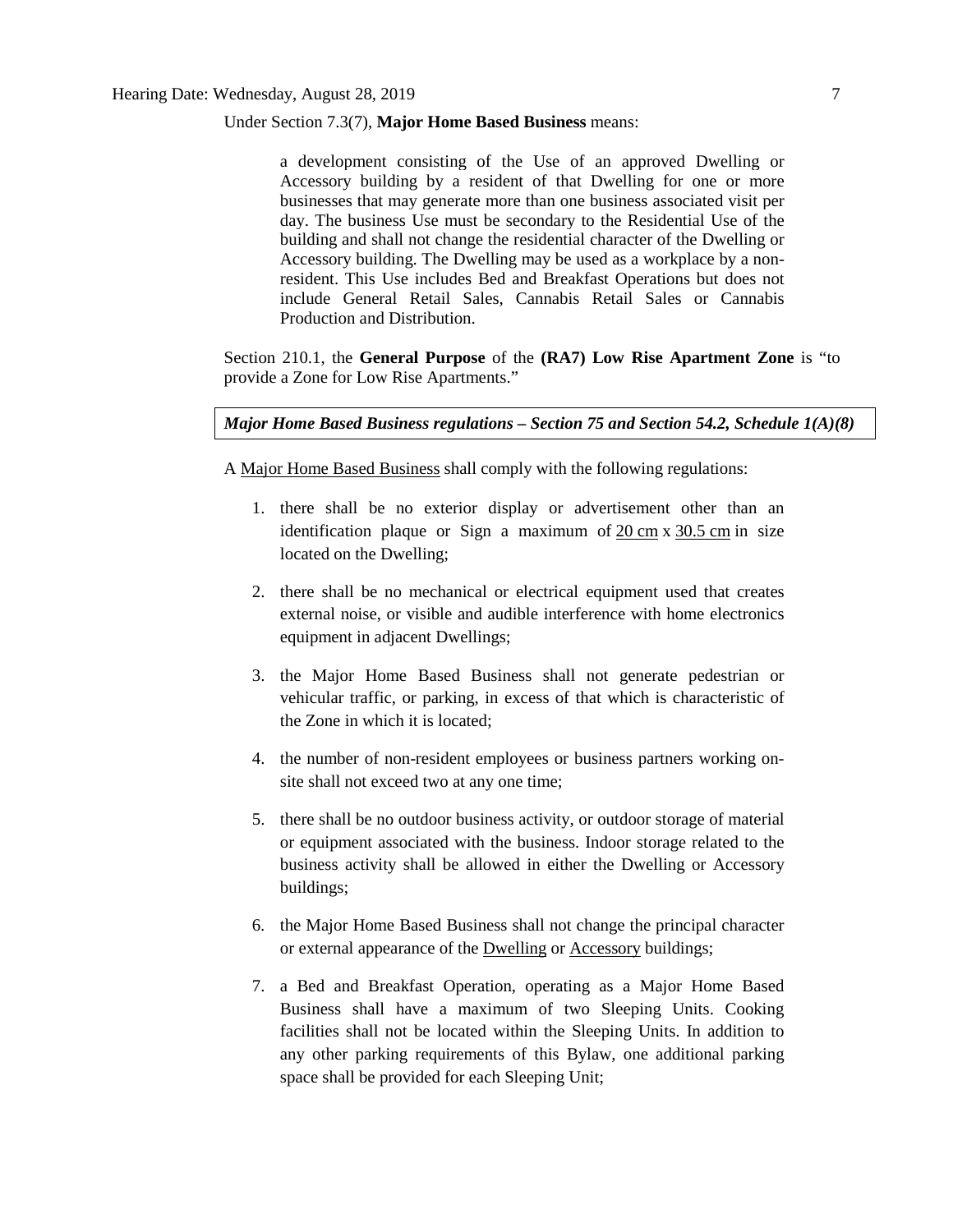- 8. in addition to the information requirements of [subsection 13.1](https://webdocs.edmonton.ca/InfraPlan/zoningbylaw/ZoningBylaw/Part1/Administrative/13__Development_Permit_Application.htm) of this Bylaw, each application for a Development Permit for the Use Major Home Based Business shall include a description of the business to be undertaken at the premises, an indication of the number of business visits per week, provision for parking, and where any materials or equipment associated with the business use are to be stored; and
- 9. the [Major Home Based Business](javascript:void(0);) shall not be allowed if, in the opinion of the Development Officer, such Use would be more appropriately located in a Commercial or Industrial Zone having regard for the overall compatibility of the Use with the residential character of the area.
- 10. a Major Home Based Business shall not be allowed within the same principal Dwelling containing a Secondary Suite or within the same Site containing a Garden Suite and an associated principal Dwelling, unless the Home Based Business is a Bed and Breakfast Operation and the Secondary Suite or the Garden Suite is an integral part of the Bed and Breakfast Operation.

Section 54.2, Schedule 1(A)(8) states a Major Home Based Business requires 1 parking space in addition to parking required for principal Dwelling.

#### **Development Officer's Determination**

You are receiving this notice because a Discretionary Use Development Permit has been issued, pursuant to Section 12.4 and 20.3 of the *Edmonton Zoning Bylaw*.

Parking - The site has 1 parking space, instead of 2 (Section 54.2 and Schedule 1(A)(8).

### Notice to Applicant/Appellant

Provincial legislation requires that the Subdivision and Development Appeal Board issue its official decision in writing within fifteen days of the conclusion of the hearing.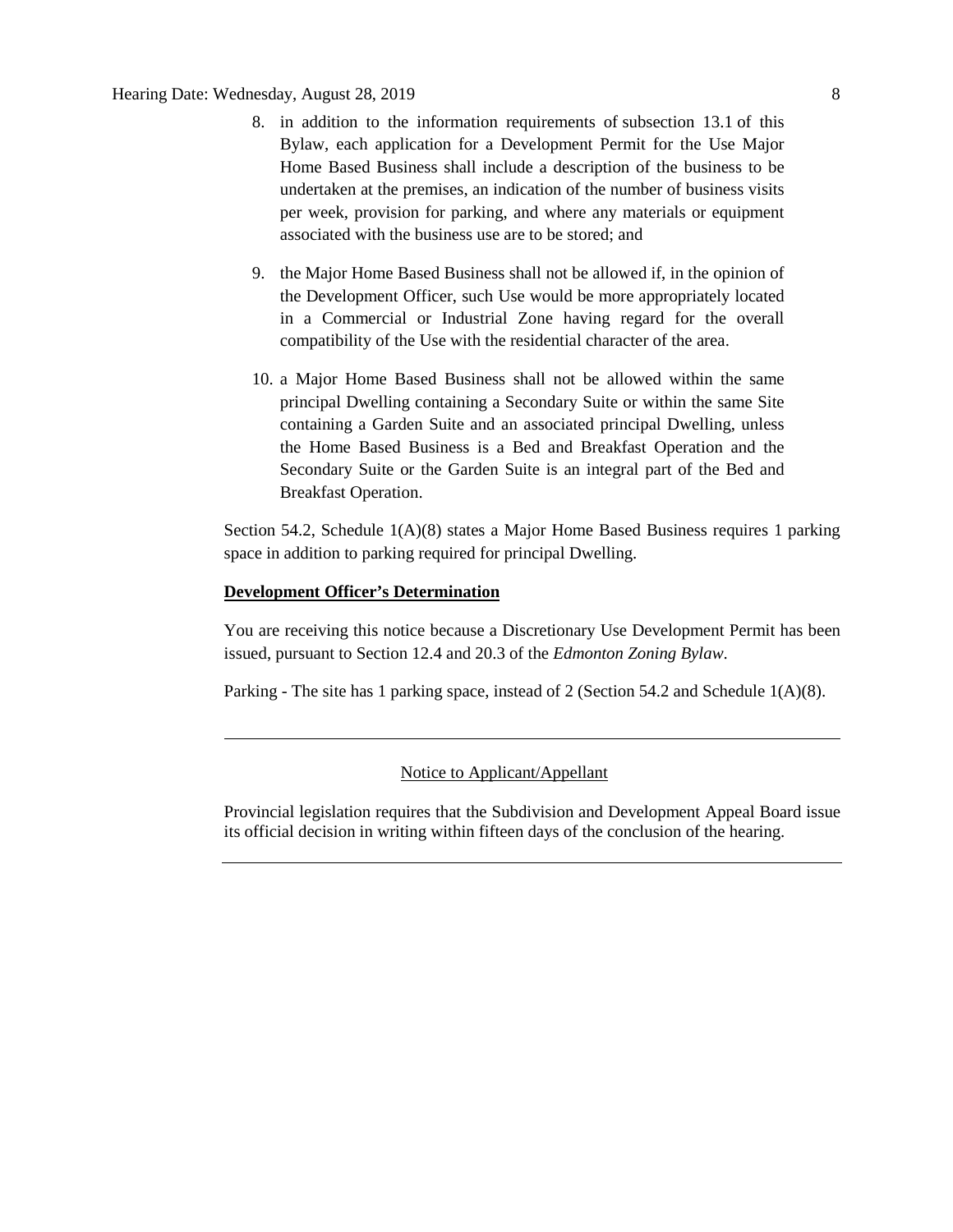| THE CITY OF                                                                                                    | Project Number: 305039914-001<br><b>Application Date:</b><br>FEB 14, 2019<br>Printed:<br>July 15, 2019 at 3:58 PM<br>Page:<br>1 of 3                                                                                                                   |
|----------------------------------------------------------------------------------------------------------------|--------------------------------------------------------------------------------------------------------------------------------------------------------------------------------------------------------------------------------------------------------|
|                                                                                                                | <b>Home Occupation</b>                                                                                                                                                                                                                                 |
| the limitations and conditions of this permit, of the Edmonton Zoning Bylaw 12800 as amended.                  | This document is a record of a Development Permit application, and a record of the decision for the undertaking described below, subject to                                                                                                            |
| <b>Applicant</b>                                                                                               | Property Address(es) and Legal Description(s)<br>18122C - 77 STREET NW                                                                                                                                                                                 |
|                                                                                                                | Condo Common Area (Plan 1623022)                                                                                                                                                                                                                       |
|                                                                                                                | <b>Specific Address(es)</b>                                                                                                                                                                                                                            |
|                                                                                                                | Suite:<br>407, 18122 - 77 STREET NW                                                                                                                                                                                                                    |
|                                                                                                                | Entryway: 18122 - 77 STREET NW                                                                                                                                                                                                                         |
|                                                                                                                | Building: 18122 - 77 STREET NW                                                                                                                                                                                                                         |
| 2024.                                                                                                          | To operate a Major Home Based Business (Massage Therapy - SILVA JESSICA). 4 visits per day by appointment only with no<br>overlapping appointments. Hours of operation are from 9:00AM to 9:00PM Mondays, Thursdays, and weekends. Expires on July 15, |
| <b>Permit Details</b>                                                                                          |                                                                                                                                                                                                                                                        |
| # of businesss related visits/day: 4                                                                           | # of vehicles at one time: 1                                                                                                                                                                                                                           |
| Administration Office Only?: N                                                                                 | Business has Trailers or Equipment?: N                                                                                                                                                                                                                 |
| Class of Permit: Class B                                                                                       | Description of Business: Massage therapy clinic. 4 visits<br>per day by appointment only with no overlapping<br>appointments. Hours of operation are from 9:00AM to<br>9:00PM Mondays, Thursdays, and weekends. Expires on<br>July 15, 2024.           |
| Do you live at the property?: Y<br>Outdoor storage on site?: N                                                 | Expiry Date: 2024-07-15 00:00:00                                                                                                                                                                                                                       |
| I/We certify that the above noted details are correct.                                                         |                                                                                                                                                                                                                                                        |
| Applicant signature:                                                                                           |                                                                                                                                                                                                                                                        |
| <b>Development Permit Decision</b><br>Approved<br>Issue Date: Jul 15, 2019 Development Authority: ZHOU, ROWLEY |                                                                                                                                                                                                                                                        |
|                                                                                                                |                                                                                                                                                                                                                                                        |
|                                                                                                                |                                                                                                                                                                                                                                                        |
|                                                                                                                |                                                                                                                                                                                                                                                        |
|                                                                                                                |                                                                                                                                                                                                                                                        |
|                                                                                                                |                                                                                                                                                                                                                                                        |
|                                                                                                                |                                                                                                                                                                                                                                                        |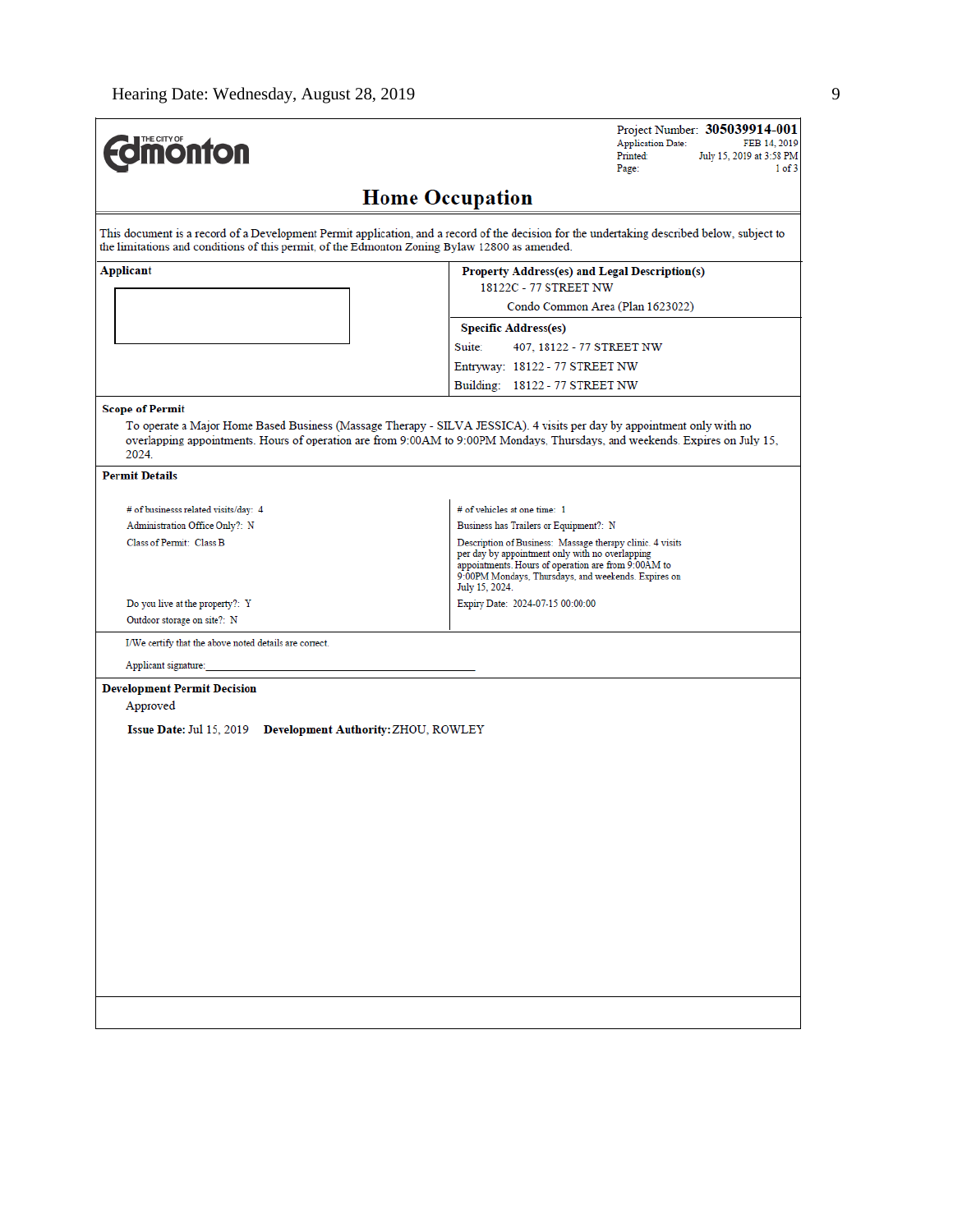| <b><i><u><b>MONTON</b></u></i></b>                                                                                                                                                                                                                                                                                                                                                                          | Project Number: 305039914-001<br><b>Application Date:</b><br>FEB 14, 2019<br>Printed:<br>July 15, 2019 at 3:58 PM<br>Page: |
|-------------------------------------------------------------------------------------------------------------------------------------------------------------------------------------------------------------------------------------------------------------------------------------------------------------------------------------------------------------------------------------------------------------|----------------------------------------------------------------------------------------------------------------------------|
| <b>Home Occupation</b>                                                                                                                                                                                                                                                                                                                                                                                      |                                                                                                                            |
| <b>Subject to the Following Conditions</b><br>Unless otherwise stated, all references to "section numbers" refer to the authority under the Edmonton Zoning Bylaw #12800, as<br>amended.                                                                                                                                                                                                                    |                                                                                                                            |
| 1. The business owner must live at the site. The business use must be secondary to the residential use of the building and shall not<br>change the residential character of the Dwelling or Accessory Building (Section 7.3(7)).                                                                                                                                                                            |                                                                                                                            |
| 2. There shall be no exterior display or advertisement other than an identification plaque or sign a maximum of 20 cm (8") x 30.5<br>$cm(12")$ in size located on the dwelling (Section 75.1).                                                                                                                                                                                                              |                                                                                                                            |
| 3. The Major Home Based Business shall not generate pedestrian or vehicular traffic, or parking, in excess of that which is<br>characteristic of the Zone in which it is located (Section 75.3).                                                                                                                                                                                                            |                                                                                                                            |
| 4. There shall be no non-resident employees or business partners working on-site.                                                                                                                                                                                                                                                                                                                           |                                                                                                                            |
| 5. There shall be no more than 4 visits associated with the business per day.                                                                                                                                                                                                                                                                                                                               |                                                                                                                            |
| 6. Clients visit must be by-appointment only and appointments shall not overlap.                                                                                                                                                                                                                                                                                                                            |                                                                                                                            |
| 7. There shall be no outdoor business activities, or outdoor storage of material or equipment associated with the business (Section<br>$75.5$ ).                                                                                                                                                                                                                                                            |                                                                                                                            |
| 8. No offensive noise, odour, vibration, smoke, litter, heat or other objectionable effect shall be produced.                                                                                                                                                                                                                                                                                               |                                                                                                                            |
| 9. The business use must maintain the privacy and enjoyment of adjacent residences and the characteristic of the neighborhood.                                                                                                                                                                                                                                                                              |                                                                                                                            |
| 10. All parking for the Dwelling and Home Based Business must be accommodated on site unless a parking variance has been<br>granted for this Major Home Based Business.                                                                                                                                                                                                                                     |                                                                                                                            |
| 11. Hours of operations must be between 9:00AM and 9:00PM on Mondays, Thursdays, and weekends.                                                                                                                                                                                                                                                                                                              |                                                                                                                            |
| 12. The business must only operate in the den.                                                                                                                                                                                                                                                                                                                                                              |                                                                                                                            |
| 12. This Development Permit may be cancelled at any time if the Home Based Business as stated in the Permit Details changes<br>$(Section 17.2)$ .                                                                                                                                                                                                                                                           |                                                                                                                            |
| 13. This approval is for a 5 year period from the date of this decision. A new Development Permit must be obtained to continue to<br>operate the business from this location. This Development Permit expires on July 15, 2024.                                                                                                                                                                             |                                                                                                                            |
| Notes:                                                                                                                                                                                                                                                                                                                                                                                                      |                                                                                                                            |
| 1. An approved Development Permit means that the proposed development has been reviewed against the provisions of this bylaw.<br>It does not remove obligations to conform with other legislation, bylaws or land title instruments such as the Municipal<br>Government Act, the Edmonton Building Permit Bylaw or any caveats, covenants or easements that might be attached to the Site<br>(Section 5.2). |                                                                                                                            |
| 2. This Development Permit is not a Business License.                                                                                                                                                                                                                                                                                                                                                       |                                                                                                                            |
| 3. Subject to the right of appeal. The permit is not valid until the required Notification Period expires (date noted below in<br>accordance with Section 21.1 and 17.1).                                                                                                                                                                                                                                   |                                                                                                                            |
|                                                                                                                                                                                                                                                                                                                                                                                                             |                                                                                                                            |
|                                                                                                                                                                                                                                                                                                                                                                                                             |                                                                                                                            |
|                                                                                                                                                                                                                                                                                                                                                                                                             |                                                                                                                            |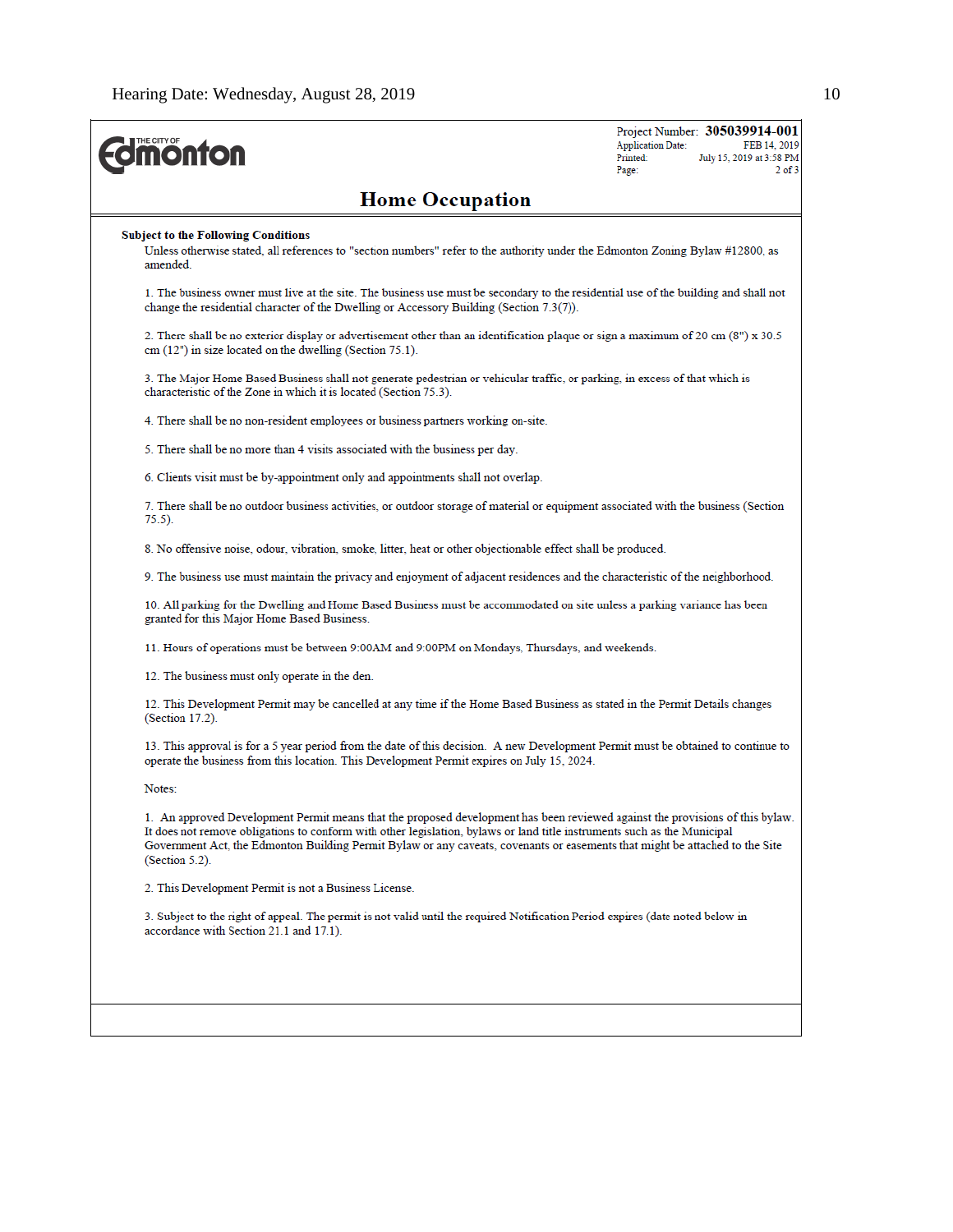| <b>Variances</b><br>You are receiving this notice because a Discretionary Use Development Permit has been issued, pursuant to Section 12.4 and 20.3<br>of the Edmonton Zoning Bylaw.<br>Parking - The site has 1 parking space, instead of 2 (Section 54.2 and Schedule 1(A).8). |                               | <b>Home Occupation</b>         |                             |                                  |  |
|----------------------------------------------------------------------------------------------------------------------------------------------------------------------------------------------------------------------------------------------------------------------------------|-------------------------------|--------------------------------|-----------------------------|----------------------------------|--|
|                                                                                                                                                                                                                                                                                  |                               |                                |                             |                                  |  |
|                                                                                                                                                                                                                                                                                  |                               |                                |                             |                                  |  |
|                                                                                                                                                                                                                                                                                  |                               |                                |                             |                                  |  |
|                                                                                                                                                                                                                                                                                  |                               |                                |                             |                                  |  |
| <b>Rights of Appeal</b><br>This approval is subject to the right of appeal as outlined in Chapter 24, Section 683 through 689 of the Municipal Government<br>Amendment Act.                                                                                                      |                               |                                |                             |                                  |  |
| Notice Period Begins: Jul 23, 2019                                                                                                                                                                                                                                               |                               | Ends: Aug 13, 2019             |                             |                                  |  |
| Fees                                                                                                                                                                                                                                                                             |                               |                                |                             |                                  |  |
| Dev. Application Fee                                                                                                                                                                                                                                                             | <b>Fee Amount</b><br>\$321.00 | <b>Amount Paid</b><br>\$321.00 | Receipt#<br>804680472418001 | <b>Date Paid</b><br>Feb 14, 2019 |  |
| <b>Total GST Amount:</b>                                                                                                                                                                                                                                                         | \$0.00                        |                                |                             |                                  |  |
| <b>Totals for Permit:</b>                                                                                                                                                                                                                                                        | \$321.00                      | \$321.00                       |                             |                                  |  |
|                                                                                                                                                                                                                                                                                  |                               |                                |                             |                                  |  |
|                                                                                                                                                                                                                                                                                  |                               |                                |                             |                                  |  |
|                                                                                                                                                                                                                                                                                  |                               |                                |                             |                                  |  |
|                                                                                                                                                                                                                                                                                  |                               |                                |                             |                                  |  |
|                                                                                                                                                                                                                                                                                  |                               |                                |                             |                                  |  |
|                                                                                                                                                                                                                                                                                  |                               |                                |                             |                                  |  |
|                                                                                                                                                                                                                                                                                  |                               |                                |                             |                                  |  |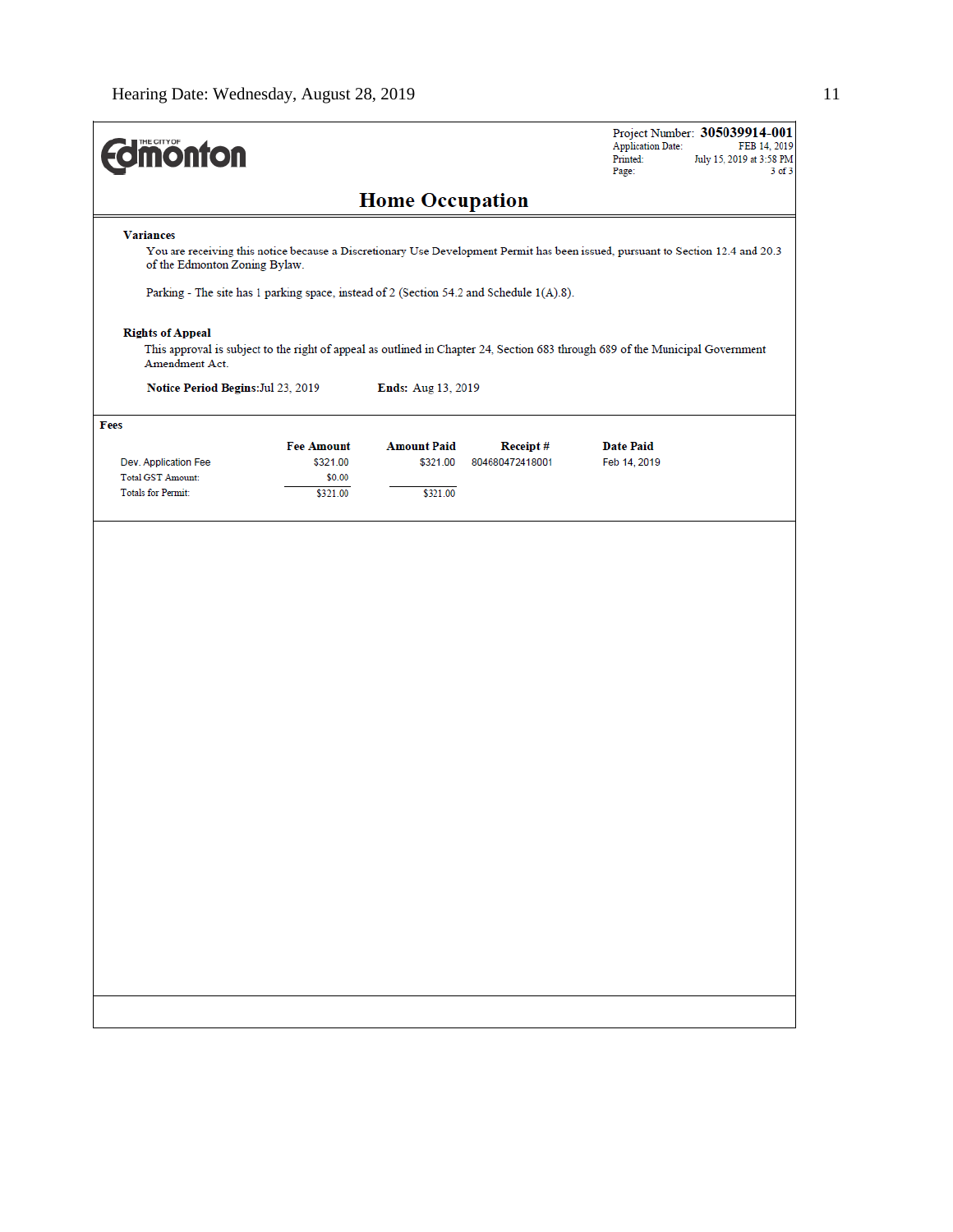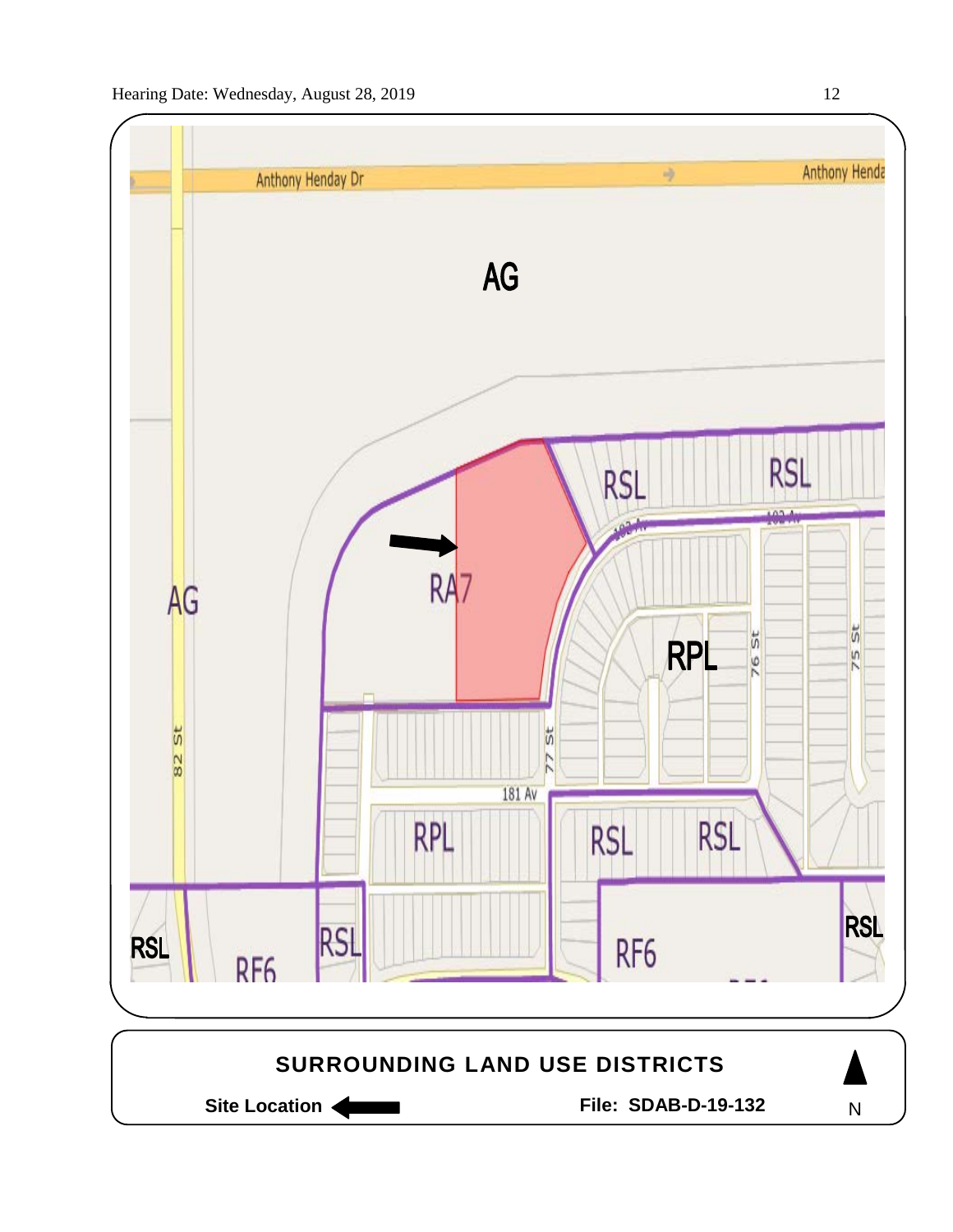#### ITEM II: 10:30 A.M. FILE: SDAB-D-19-133

|                                                      | AN APPEAL FROM THE DECISION OF THE DEVELOPMENT OFFICER                                                                                                      |
|------------------------------------------------------|-------------------------------------------------------------------------------------------------------------------------------------------------------------|
| <b>APPELLANT:</b>                                    |                                                                                                                                                             |
| <b>APPLICATION NO.:</b>                              | 315807526-001                                                                                                                                               |
| APPLICATION TO:                                      | Convert a Single Detached House to a<br>Child Care Service with a maximum 40<br>children, construct interior alterations, and<br>demolish a Detached Garage |
| <b>DECISION OF THE</b><br>DEVELOPMENT AUTHORITY:     | Refused                                                                                                                                                     |
| <b>DECISION DATE:</b>                                | July 30, 2019                                                                                                                                               |
| DATE OF APPEAL:                                      | July 31, 2019                                                                                                                                               |
| <b>MUNICIPAL DESCRIPTION</b><br>OF SUBJECT PROPERTY: | 15123 - 118 Street NW                                                                                                                                       |
| <b>LEGAL DESCRIPTION:</b>                            | Plan 2314TR Blk 1 Lot 166                                                                                                                                   |
| ZONE:                                                | RF1-Single Detached Residential Zone                                                                                                                        |
| <b>OVERLAY:</b>                                      | N/A                                                                                                                                                         |
| <b>STATUTORY PLAN:</b>                               | N/A                                                                                                                                                         |
|                                                      |                                                                                                                                                             |

# *Grounds for Appeal*

The Appellant provided the following reasons for appealing the decision of the Development Authority:

> In my opinion of the scale of the proposed conversion of the Single Detached House to a Child Care Service with 40 children does meet the General Purpose of the RF1 Zone as it is described as discretionary use. The proposed Child Care Service will generate a positive impact on the local community as this business will create jobs and people in the vicinity will get a quality childcare service thus I am bringing business activity in the area which ultimately increases in the property value around the business, Now talking about increase in the noise as in Alberta most of the times it is cold and majority time kids are always inside so the noise is contained yes during summer months kids do play outside( under supervision of teachers) only during different short breaks from 7 am to 6 pm that is the time most of the people works and increased vehicular traffic for pick up and drop of children will not be issue as south end of the property is 14.34 meters wide and that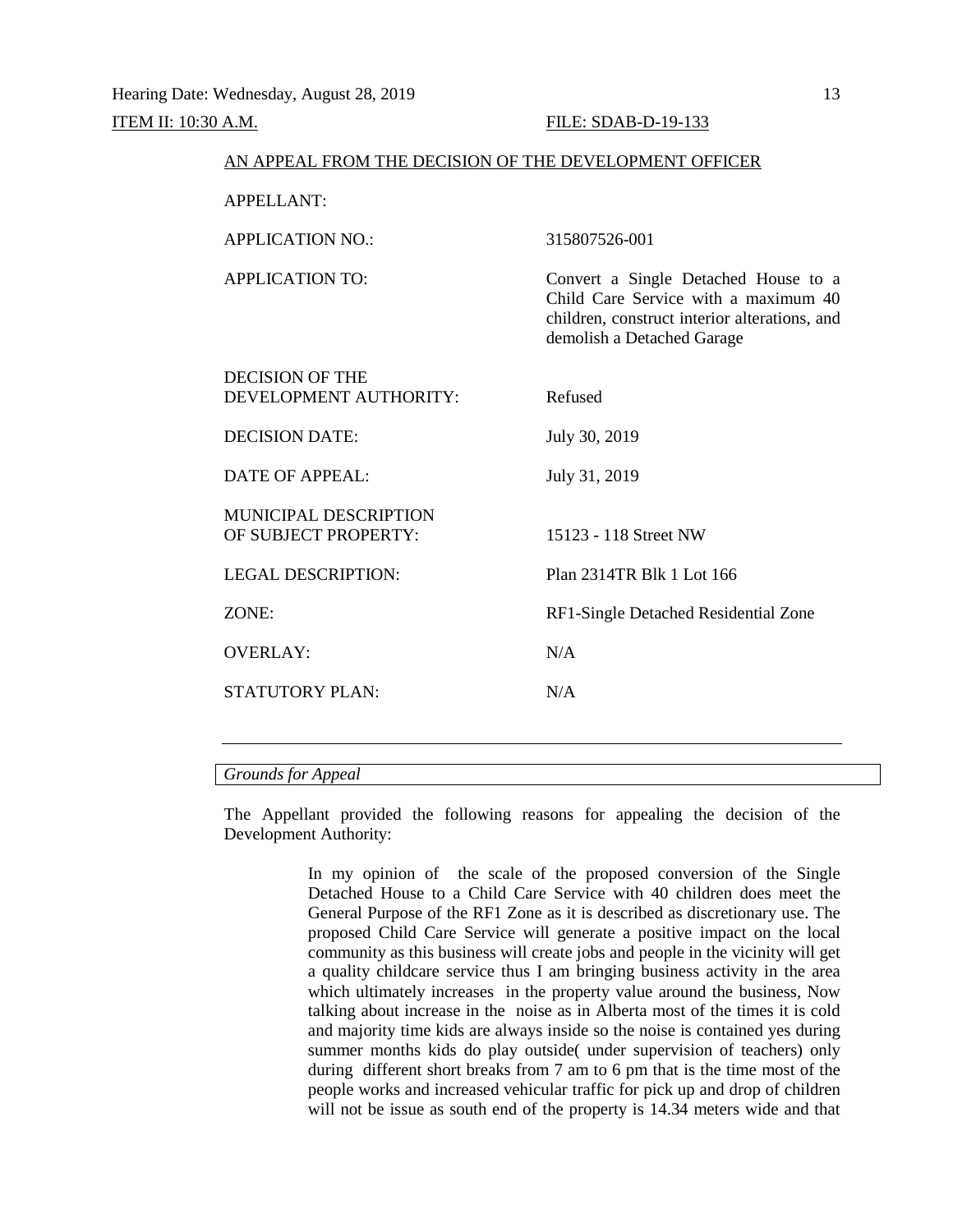all will be converted into parking pad accommodating 5.5 cars as (14.34/2.6) plus as requested that I will pay extra to the city in taxes for using 118 street in the front of the house (15123 118 street) for additional loading zone, If this development is permitted it will be a plus to the society as whole as 1. Creates Jobs

- 2. Provide services to the people with kids
- 3. increase Taxes to the government
- 4. Positive activity in the area

If a chance be given to this business it will impact all the positivity to the neighborhood as any other child related business.

# *General Matters*

#### **Appeal Information:**

The *Municipal Government Act*, RSA 2000, c M-26 states the following:

#### **Grounds for Appeal**

**685(1)** If a development authority

- (a) fails or refuses to issue a development permit to a person,
- (b) issues a development permit subject to conditions, or
- (c) issues an order under section 645,

the person applying for the permit or affected by the order under section 645 may appeal to the subdivision and development appeal board.

#### **Appeals**

**686(1)** A development appeal to a subdivision and development appeal board is commenced by filing a notice of the appeal, containing reasons, with the board within 14 days,

- (a) in the case of an appeal made by a person referred to in section 685(1), after
	- (i) the date on which the person is notified of the order or decision or the issuance of the development permit,

#### **Hearing and Decision**

**687(3)** In determining an appeal, the subdivision and development appeal board

…

(a.1) must comply with the land use policies;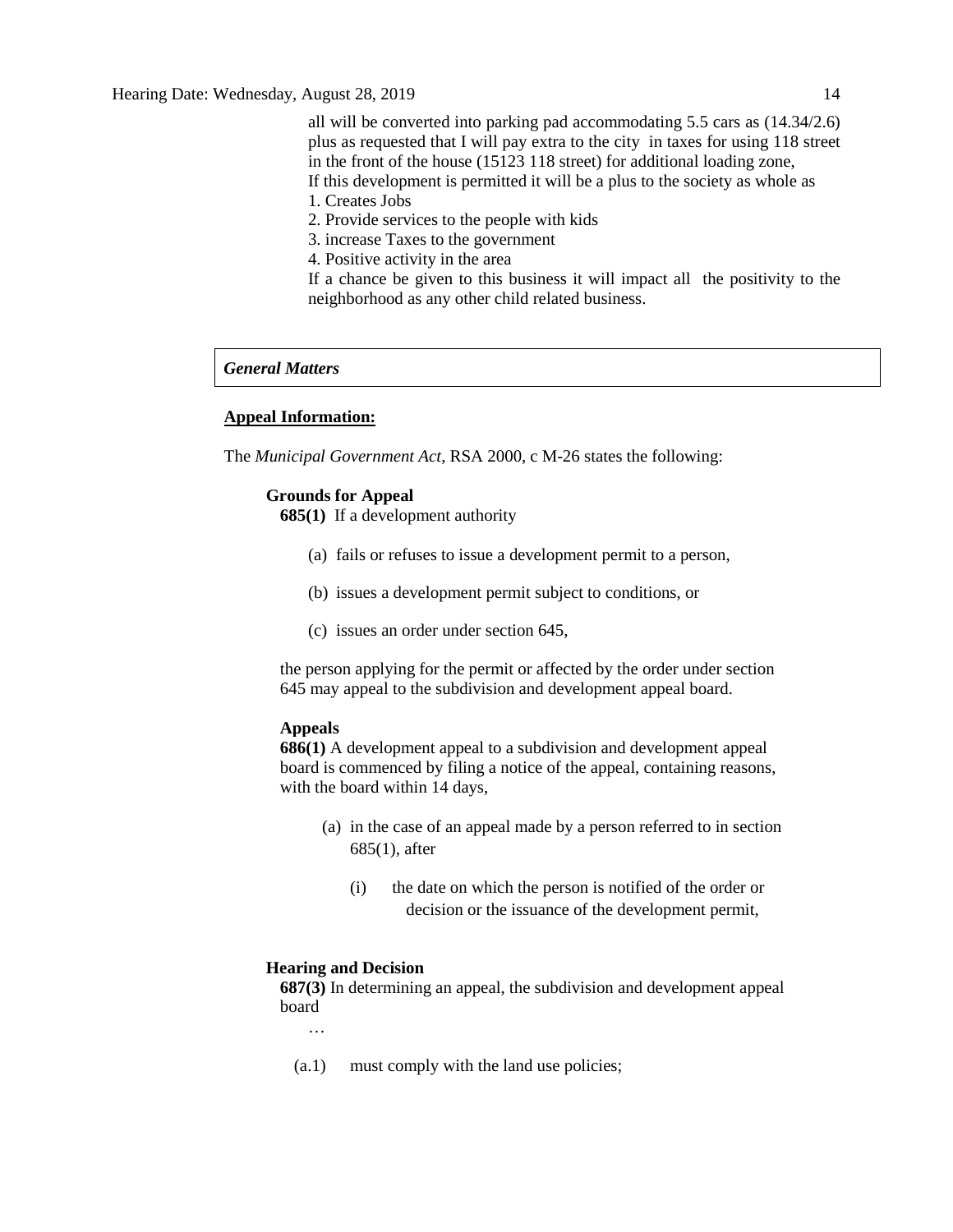# Hearing Date: Wednesday, August 28, 2019 15

- (a.2) subject to section 638, must comply with any applicable statutory plans;
- (a.3) subject to clause (d), must comply with any land use bylaw in effect;
- (a.4) must comply with the applicable requirements of the regulations under the Gaming, Liquor and Cannabis Act respecting the location of premises described in a cannabis licence and distances between those premises and other premises;
- …
	- (c) may confirm, revoke or vary the order, decision or development permit or any condition attached to any of them or make or substitute an order, decision or permit of its own;
	- (d) may make an order or decision or issue or confirm the issue of a development permit even though the proposed development does not comply with the land use bylaw if, in its opinion,
		- (i) the proposed development would not
			- (A) unduly interfere with the amenities of the neighbourhood, or
			- (B) materially interfere with or affect the use, enjoyment or value of neighbouring parcels of land,
		- and
		- (ii) the proposed development conforms with the use prescribed for that land or building in the land use bylaw.

#### **General Provisions from the** *Edmonton Zoning Bylaw:*

Section 110.1 states that the **General Purpose** of the **RF1 Single Detached Residential Zone** is:

The purpose of this Zone is to provide for Single Detached Housing while allowing other forms of small scale housing in the form of Secondary Suites, Garden Suites, Semi-detached Housing and Duplex Housing.

Under section 110.3(1), **Child Care Services** is a **Discretionary Use** in the RF1 Single Detached Residential Zone.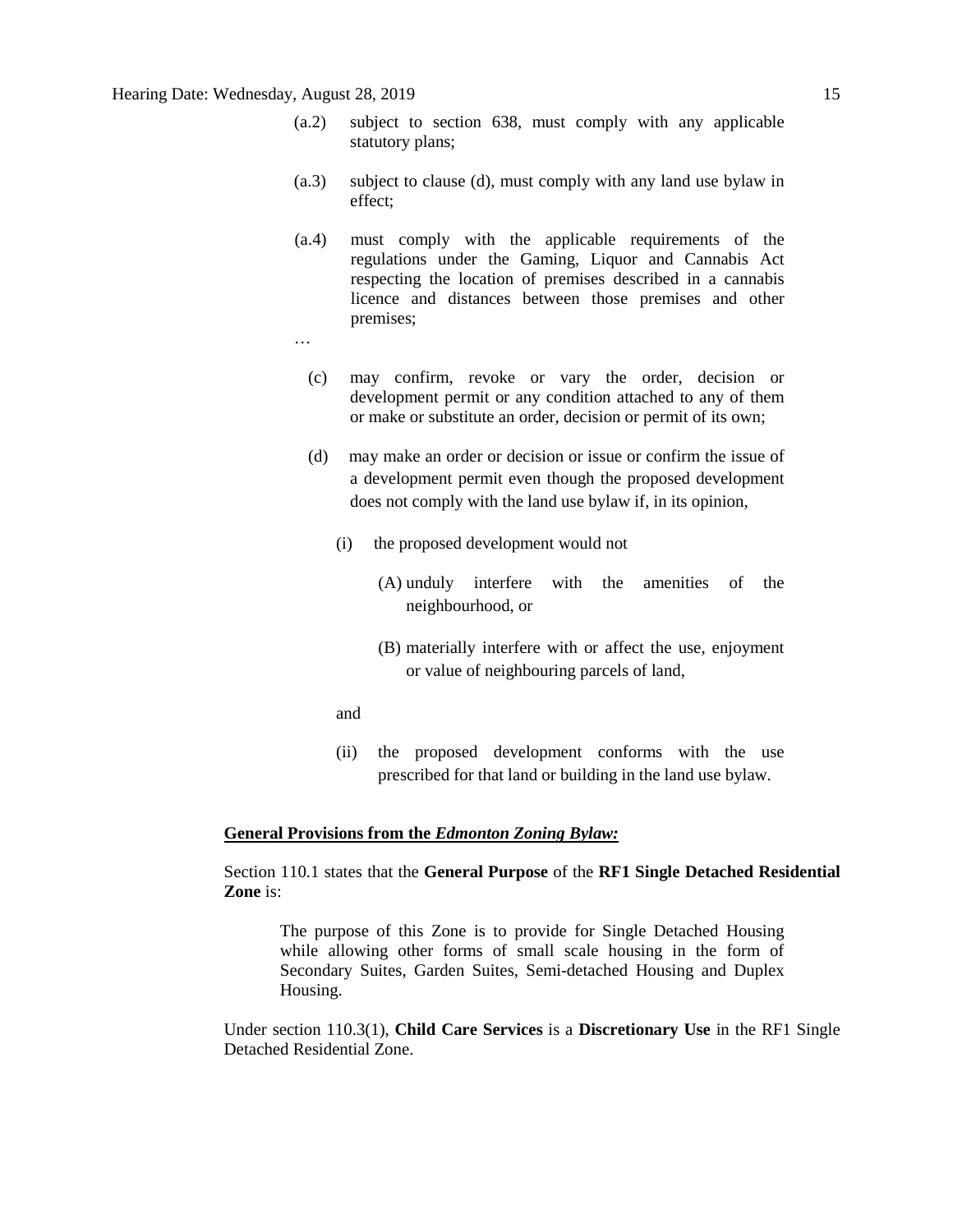Under section 7.8(2), **Child Care Services** is defined as follows:

Child Care Services means a development intended to provide care, educational activities and supervision for groups of seven or more children under 13 years of age during the day or evening, but does not generally include overnight accommodation. This Use typically includes daycare centres; out-of-school care centres; preschools; and dayhomes/group family care providing child care to seven or more children within the care provider's residence.

### **Development Officer's Determination**

The proposed development, a Child Care Service is listed as a Discretionary Use in the RF1 (Single Detached Residential Zone). Discretionary Uses means those uses of land, buildings or structures for which Permits may be issued only at the discretion of the Development Officer. In the opinion of the Development Officer, the proposed development is not a suitable Use in the context of the site, and refused for the following reasons:

1. Section 110.1 - The purpose of this Zone is to provide for Single Detached Housing while allowing other forms of small scale housing in the form of Secondary Suites, Garden Suites, Semi-detached Housing and Duplex Housing.

In the opinion of the Development Officer, the scale of the proposed conversion of the Single Detached House to a Child Care Service with 40 children does not meet the General Purpose of the RF1 Zone. The scale of the proposed Child Care Service will generate a negative impact, specifically noise, and increased vehicular traffic for pick up and drop of children, uncharacteristic of the existing low density single detached residential district, immediately to the east and north side of the neighborhood.

#### *Section 54.2 Schedule 1 – Vehicular Parking Requirement*

Section 54.2, Schedule  $1(A)(29)$ , states Child Care Services requires the following minimum number of Parking Spaces:

- a) Passenger pick-up/drop-off spaces shall be provided at the rate of 2 pick-up/drop-off spaces for the first 10 children, plus 1 additional pick-up/drop-off space for every 10 additional children.
	- i) Passenger pick-up/drop-off spaces shall be designed with signs to reserve the parking spaces for Child Care Services pick-up/drop-off, to the satisfaction of the Development Officer.
	- ii) Passenger pick-up/drop-off space shall be located as close as possible to the main entrance used by the Child Care Service, and shall not be located further than 100 m from the main entrance used by the Child Care Service. The distance between the farthest parking space in the pick-up/drop-off area and the main entrance of the Child Care Service shall be measured along the shortest publicly accessible pedestrian route.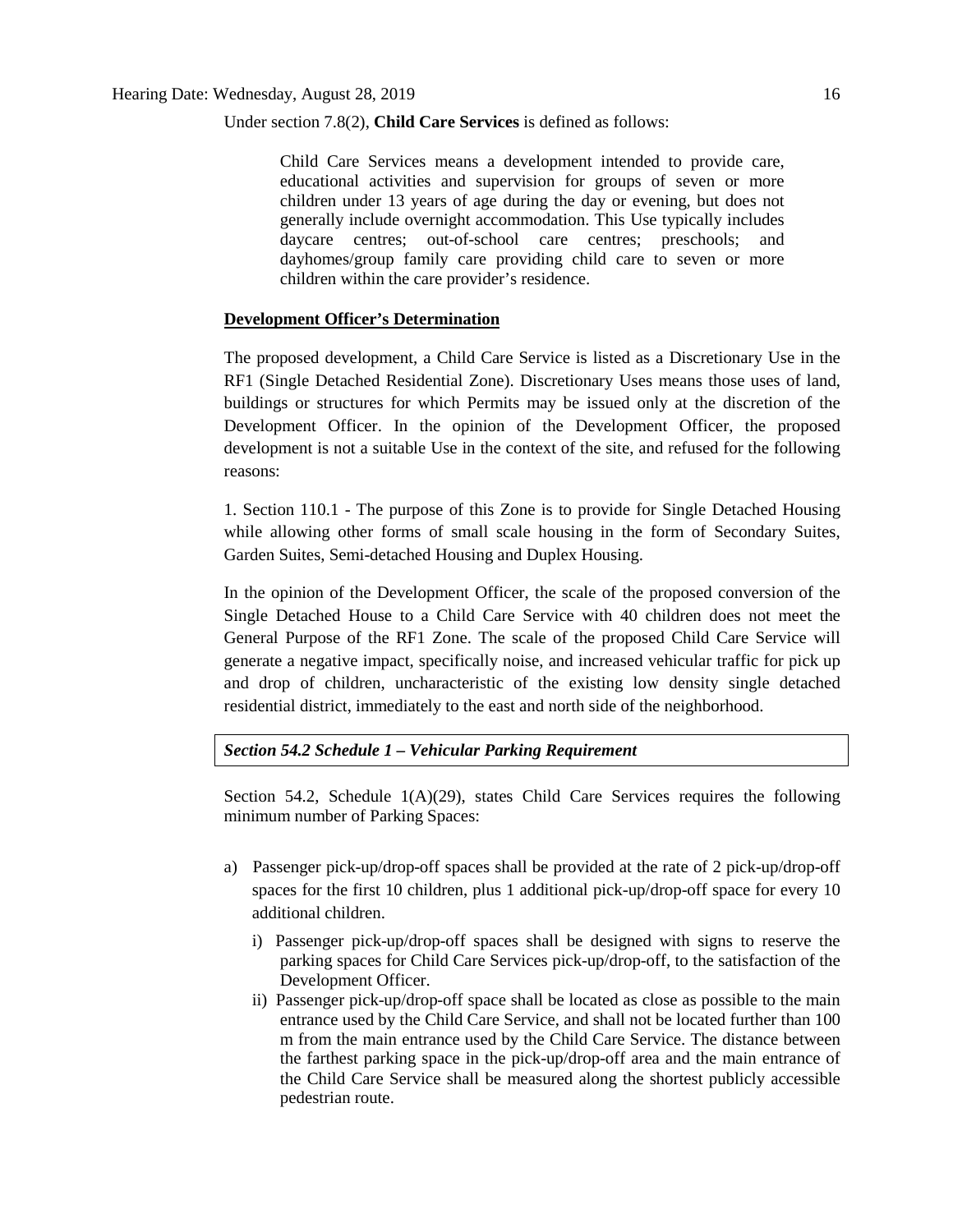- iii) An on-street loading zone shall satisfy a portion of the passenger pick-up/dropoff parking space requirement without a variance if the Development Officer, after consultation with Transportation Operations, is satisfied with the proposal.
- b) employee parking shall be provided at the rate of:
	- i) 1 parking space per 100.0 m2 of Floor Area; or
	- ii) 1 parking space per 360.0 m2 of Floor Area where the Child Care Service is proposed within 400 m of an LRT Station, Transit Centre, Transit Avenue, or all Lots within the boundaries of the Oliver Area Redevelopment Plan, as adopted by Bylaw 11618, as amended, or all Lots within the boundaries of the Strathcona Area Redevelopment Plan, as adopted by Bylaw 11890, as amended; or
	- iii) Where the Child Care Service is for a dayhome/group family care providing care to 7 or more children within the residence of the child care provider, 1 parking space for each non-resident employee, in addition to the parking required for the principal Dwelling. Where a Front Yard Driveway provides access to a parking space that is not within the Front Yard, the Development Officer may consider this Driveway as the provision of a parking space that is in tandem.

Section  $54.2(2)(e)(ii)$  states on a Corner Lot in a Residential Zone, parking spaces, in addition to complying with the other provisions of this Bylaw, shall not be located within the Side Setback Abutting the flanking public roadway, other than a Lane.

# **Development Officer's Determination**

2. Parking:

a) Section 54.2 Schedule  $1(A)(29)$  - 5 Passenger pick-up/drop-off spaces and 3 employee parking spaces to be provided on-site.

b) Section 54.2.2.e(ii) - On a Corner Lot in a Residential Zone, parking space shall not be located within the Side Setback Abutting the flanking public roadway, other than a Lane.

Proposed: 4 pick-up/drop-off and parking spaces in total

Deficient by: 4 parking spaces

In the opinion of the Development Officer, the parking deficiency is significant and would have a negative impact on the surrounding properties.

# Notice to Applicant/Appellant

Provincial legislation requires that the Subdivision and Development Appeal Board issue its official decision in writing within fifteen days of the conclusion of the hearing.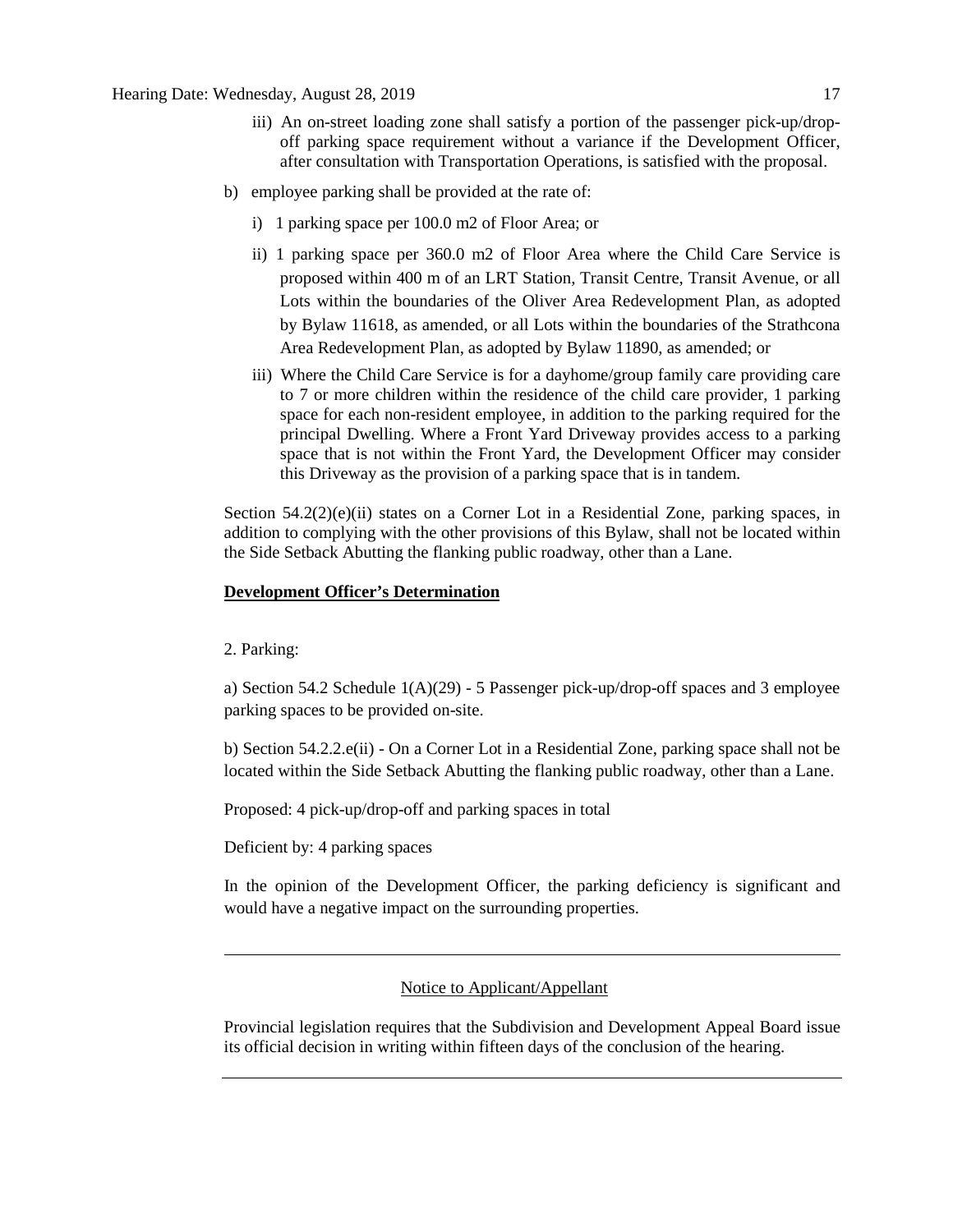| <b>dimonton</b>                                                                                                                   | Project Number: 315807526-001<br><b>Application Date:</b><br>JUN 05, 2019<br>August 1, 2019 at 10:00 AM<br>Printed:<br><b>Application for</b><br>1 of 2<br>Page: |
|-----------------------------------------------------------------------------------------------------------------------------------|------------------------------------------------------------------------------------------------------------------------------------------------------------------|
|                                                                                                                                   | <b>Major Development Permit</b>                                                                                                                                  |
| This document is a Development Permit Decision for the development application described below.                                   |                                                                                                                                                                  |
| <b>Applicant</b>                                                                                                                  | Property Address(es) and Legal Description(s)<br>15123 - 118 STREET NW<br>Plan 2314TR Blk 1 Lot 166                                                              |
|                                                                                                                                   | <b>Specific Address(es)</b><br>Entryway: 15123 - 118 STREET NW<br>Building: 15123 - 118 STREET NW                                                                |
| <b>Scope of Application</b><br>a Detached Garage.                                                                                 | To convert a Single Detached House to a Child Care Service with a maximum 40 children, construct interior alterations, and demolish                              |
| <b>Permit Details</b>                                                                                                             |                                                                                                                                                                  |
| Class of Permit:<br>Gross Floor Area (sq.m.):<br>New Sewer Service Required: N<br>Site Area (sq. m.): 525.9                       | <b>Contact Person:</b><br>Lot Grading Needed?: N<br>NumberOfMainFloorDwellings:<br>Stat. Plan Overlay/Annex Area: (none)                                         |
| I/We certify that the above noted details are correct.<br>Applicant signature:                                                    |                                                                                                                                                                  |
| <b>Development Application Decision</b><br>Refused<br><b>Issue Date: Jul 30, 2019</b><br><b>Development Authority: XU, HAILEE</b> |                                                                                                                                                                  |
|                                                                                                                                   | THIS IS NOT A PERMIT                                                                                                                                             |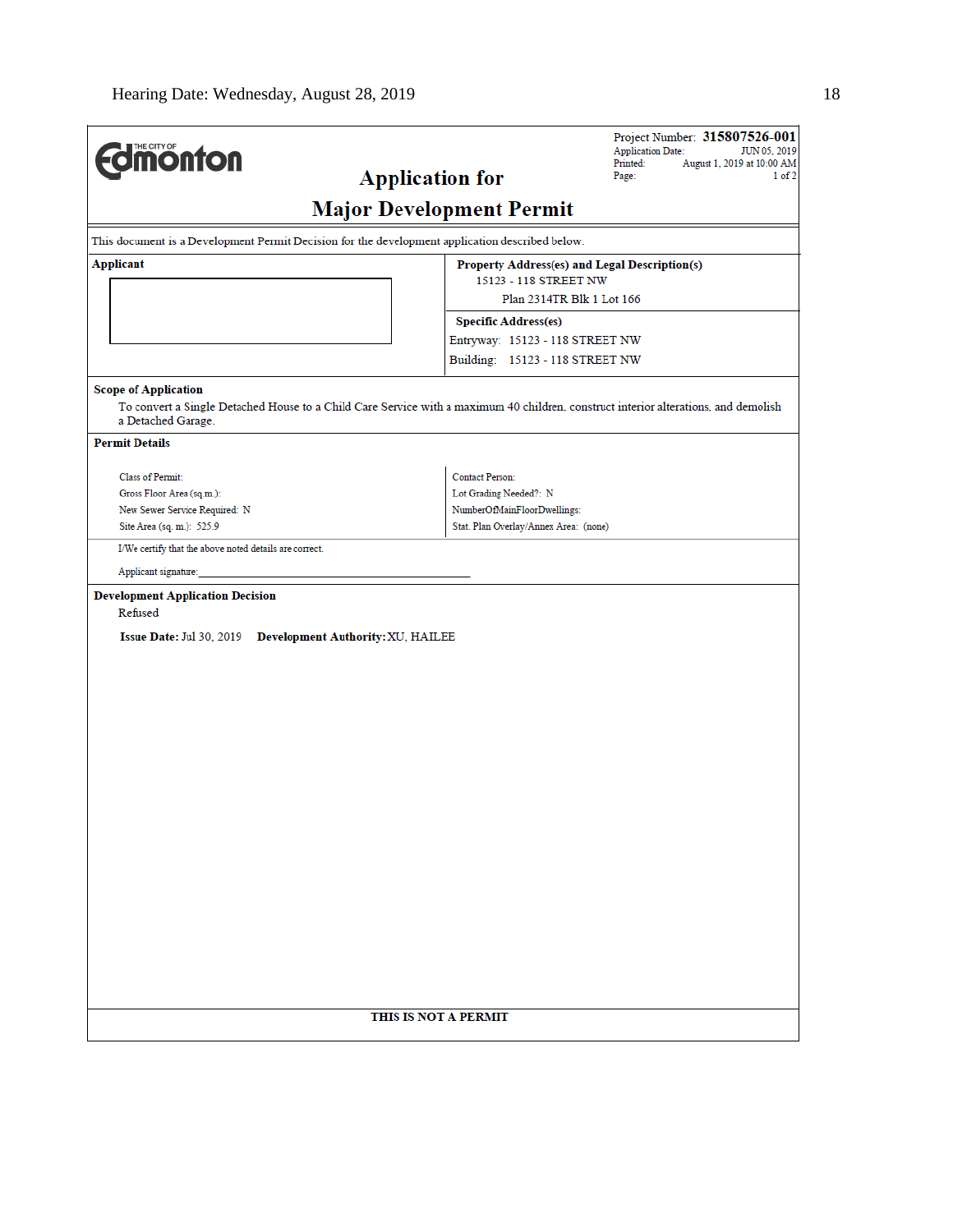| <b>Application for</b><br>Page:<br><b>Major Development Permit</b><br><b>Reason for Refusal</b><br>The proposed development, a Child Care Service is listed as a Discretionary Use in the RF1 (Single Detached Residential Zone).<br>Discretionary Uses means those uses of land, buildings or structures for which Permits may be issued only at the discretion of the<br>Development Officer. In the opinion of the Development Officer, the proposed development is not a suitable Use in the context of<br>the site, and refused for the following reasons:<br>1. Section 110.1 - The purpose of this Zone is to provide for Single Detached Housing while allowing other forms of small scale<br>housing in the form of Secondary Suites, Garden Suites, Semi-detached Housing and Duplex Housing.<br>In the opinion of the Development Officer, the scale of the proposed conversion of the Single Detached House to a Child Care<br>Service with 40 children does not meet the General Purpose of the RF1 Zone. The scale of the proposed Child Care Service will<br>generate a negative impact, specifically noise, and increased vehicular traffic for pick up and drop of children, uncharacteristic of<br>the existing low density single detached residential district, immediately to the east and north side of the neighborhood.<br>2. Parking:<br>a) Section 54.2 Schedule $1(A)(29)$ - 5 Passenger pick-up/drop-off spaces and 3 employee parking spaces to be provided on-site.<br>b) Section 54.2.2.e(ii) - On a Corner Lot in a Residential Zone, parking space shall not be located within the Side Setback Abutting<br>the flanking public roadway, other than a Lane.<br>Proposed: 4 pick-up/drop-off and parking spaces in total<br>Deficient by: 4 parking spaces<br>In the opinion of the Development Officer, the parking deficiency is significant and would have a negative impact on the<br>surrounding properties.<br><b>Rights of Appeal</b><br>The Applicant has the right of appeal within 21 days after the date on which the decision is made, as outlined in Section 683<br>through 689 of the Municipal Government Act.<br>Fees<br><b>Fee Amount</b><br><b>Amount Paid</b><br><b>Date Paid</b><br>Receipt#<br>\$331.00<br>\$331.00<br>05900842<br>Major Dev. Application Fee<br>Jun 05, 2019<br>Total GST Amount:<br>\$0.00<br><b>Totals for Permit:</b><br>\$331.00<br>\$331.00 | THE CITY OF<br><b>ionton</b> |  | Project Number: 315807526-001<br><b>Application Date:</b><br>JUN 05, 2019<br>Printed:<br>August 1, 2019 at 10:00 AM |
|------------------------------------------------------------------------------------------------------------------------------------------------------------------------------------------------------------------------------------------------------------------------------------------------------------------------------------------------------------------------------------------------------------------------------------------------------------------------------------------------------------------------------------------------------------------------------------------------------------------------------------------------------------------------------------------------------------------------------------------------------------------------------------------------------------------------------------------------------------------------------------------------------------------------------------------------------------------------------------------------------------------------------------------------------------------------------------------------------------------------------------------------------------------------------------------------------------------------------------------------------------------------------------------------------------------------------------------------------------------------------------------------------------------------------------------------------------------------------------------------------------------------------------------------------------------------------------------------------------------------------------------------------------------------------------------------------------------------------------------------------------------------------------------------------------------------------------------------------------------------------------------------------------------------------------------------------------------------------------------------------------------------------------------------------------------------------------------------------------------------------------------------------------------------------------------------------------------------------------------------------------------------------------------------------------------------------------------------------------------------------------------------------------------------|------------------------------|--|---------------------------------------------------------------------------------------------------------------------|
|                                                                                                                                                                                                                                                                                                                                                                                                                                                                                                                                                                                                                                                                                                                                                                                                                                                                                                                                                                                                                                                                                                                                                                                                                                                                                                                                                                                                                                                                                                                                                                                                                                                                                                                                                                                                                                                                                                                                                                                                                                                                                                                                                                                                                                                                                                                                                                                                                        |                              |  | $2$ of $2$                                                                                                          |
|                                                                                                                                                                                                                                                                                                                                                                                                                                                                                                                                                                                                                                                                                                                                                                                                                                                                                                                                                                                                                                                                                                                                                                                                                                                                                                                                                                                                                                                                                                                                                                                                                                                                                                                                                                                                                                                                                                                                                                                                                                                                                                                                                                                                                                                                                                                                                                                                                        |                              |  |                                                                                                                     |
|                                                                                                                                                                                                                                                                                                                                                                                                                                                                                                                                                                                                                                                                                                                                                                                                                                                                                                                                                                                                                                                                                                                                                                                                                                                                                                                                                                                                                                                                                                                                                                                                                                                                                                                                                                                                                                                                                                                                                                                                                                                                                                                                                                                                                                                                                                                                                                                                                        |                              |  |                                                                                                                     |
|                                                                                                                                                                                                                                                                                                                                                                                                                                                                                                                                                                                                                                                                                                                                                                                                                                                                                                                                                                                                                                                                                                                                                                                                                                                                                                                                                                                                                                                                                                                                                                                                                                                                                                                                                                                                                                                                                                                                                                                                                                                                                                                                                                                                                                                                                                                                                                                                                        |                              |  |                                                                                                                     |
|                                                                                                                                                                                                                                                                                                                                                                                                                                                                                                                                                                                                                                                                                                                                                                                                                                                                                                                                                                                                                                                                                                                                                                                                                                                                                                                                                                                                                                                                                                                                                                                                                                                                                                                                                                                                                                                                                                                                                                                                                                                                                                                                                                                                                                                                                                                                                                                                                        |                              |  |                                                                                                                     |
|                                                                                                                                                                                                                                                                                                                                                                                                                                                                                                                                                                                                                                                                                                                                                                                                                                                                                                                                                                                                                                                                                                                                                                                                                                                                                                                                                                                                                                                                                                                                                                                                                                                                                                                                                                                                                                                                                                                                                                                                                                                                                                                                                                                                                                                                                                                                                                                                                        |                              |  |                                                                                                                     |
|                                                                                                                                                                                                                                                                                                                                                                                                                                                                                                                                                                                                                                                                                                                                                                                                                                                                                                                                                                                                                                                                                                                                                                                                                                                                                                                                                                                                                                                                                                                                                                                                                                                                                                                                                                                                                                                                                                                                                                                                                                                                                                                                                                                                                                                                                                                                                                                                                        |                              |  |                                                                                                                     |
|                                                                                                                                                                                                                                                                                                                                                                                                                                                                                                                                                                                                                                                                                                                                                                                                                                                                                                                                                                                                                                                                                                                                                                                                                                                                                                                                                                                                                                                                                                                                                                                                                                                                                                                                                                                                                                                                                                                                                                                                                                                                                                                                                                                                                                                                                                                                                                                                                        |                              |  |                                                                                                                     |
|                                                                                                                                                                                                                                                                                                                                                                                                                                                                                                                                                                                                                                                                                                                                                                                                                                                                                                                                                                                                                                                                                                                                                                                                                                                                                                                                                                                                                                                                                                                                                                                                                                                                                                                                                                                                                                                                                                                                                                                                                                                                                                                                                                                                                                                                                                                                                                                                                        |                              |  |                                                                                                                     |
|                                                                                                                                                                                                                                                                                                                                                                                                                                                                                                                                                                                                                                                                                                                                                                                                                                                                                                                                                                                                                                                                                                                                                                                                                                                                                                                                                                                                                                                                                                                                                                                                                                                                                                                                                                                                                                                                                                                                                                                                                                                                                                                                                                                                                                                                                                                                                                                                                        |                              |  |                                                                                                                     |
|                                                                                                                                                                                                                                                                                                                                                                                                                                                                                                                                                                                                                                                                                                                                                                                                                                                                                                                                                                                                                                                                                                                                                                                                                                                                                                                                                                                                                                                                                                                                                                                                                                                                                                                                                                                                                                                                                                                                                                                                                                                                                                                                                                                                                                                                                                                                                                                                                        |                              |  |                                                                                                                     |
|                                                                                                                                                                                                                                                                                                                                                                                                                                                                                                                                                                                                                                                                                                                                                                                                                                                                                                                                                                                                                                                                                                                                                                                                                                                                                                                                                                                                                                                                                                                                                                                                                                                                                                                                                                                                                                                                                                                                                                                                                                                                                                                                                                                                                                                                                                                                                                                                                        |                              |  |                                                                                                                     |
|                                                                                                                                                                                                                                                                                                                                                                                                                                                                                                                                                                                                                                                                                                                                                                                                                                                                                                                                                                                                                                                                                                                                                                                                                                                                                                                                                                                                                                                                                                                                                                                                                                                                                                                                                                                                                                                                                                                                                                                                                                                                                                                                                                                                                                                                                                                                                                                                                        |                              |  |                                                                                                                     |
|                                                                                                                                                                                                                                                                                                                                                                                                                                                                                                                                                                                                                                                                                                                                                                                                                                                                                                                                                                                                                                                                                                                                                                                                                                                                                                                                                                                                                                                                                                                                                                                                                                                                                                                                                                                                                                                                                                                                                                                                                                                                                                                                                                                                                                                                                                                                                                                                                        |                              |  |                                                                                                                     |
| THIS IS NOT A PERMIT                                                                                                                                                                                                                                                                                                                                                                                                                                                                                                                                                                                                                                                                                                                                                                                                                                                                                                                                                                                                                                                                                                                                                                                                                                                                                                                                                                                                                                                                                                                                                                                                                                                                                                                                                                                                                                                                                                                                                                                                                                                                                                                                                                                                                                                                                                                                                                                                   |                              |  |                                                                                                                     |